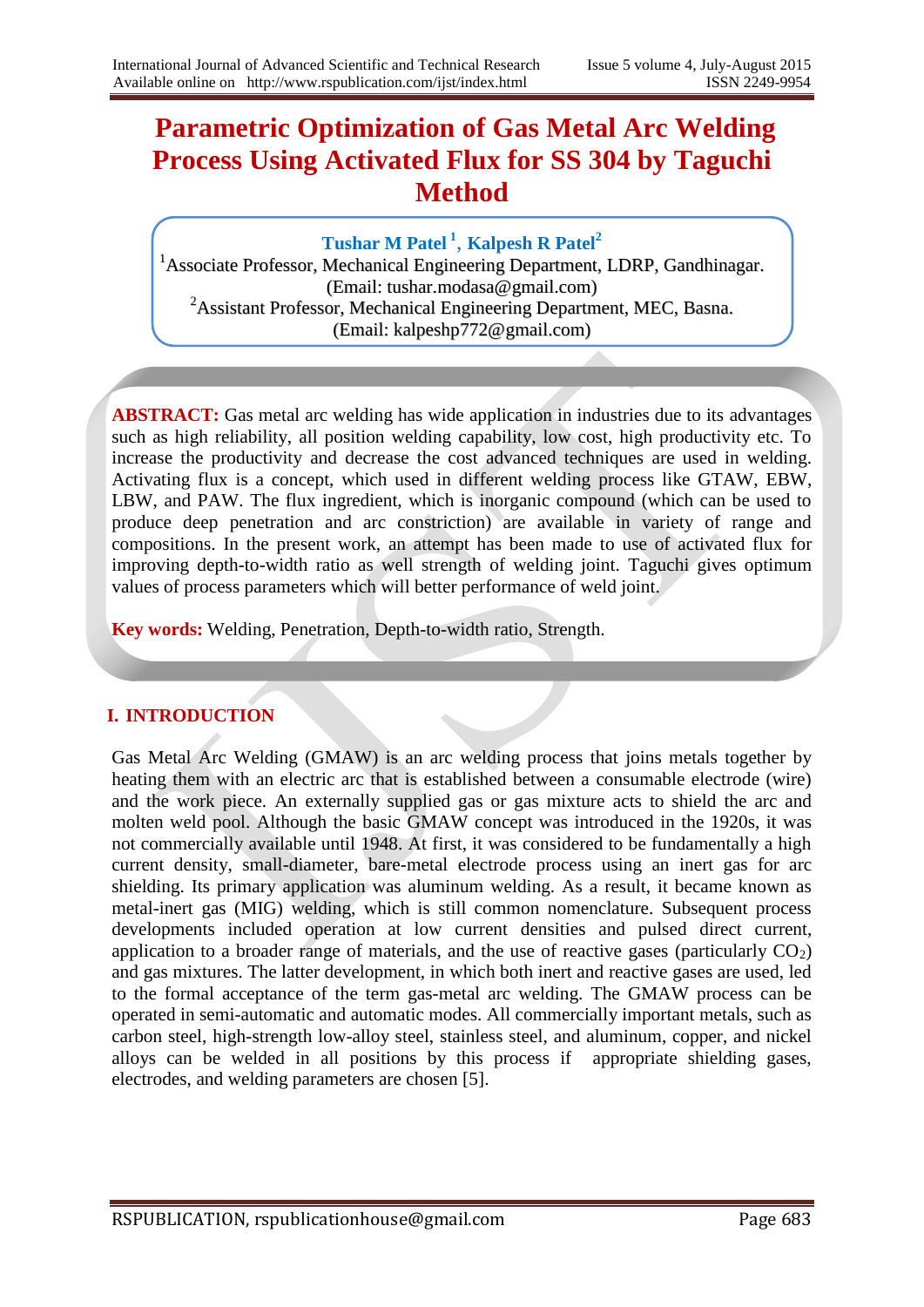

Fig 1: GMAW Process

#### **II. A-GMAW PROCESS DESCRIPTION**

The study was concerned with the activating flux gas metal arc welding. The flux ingredient, which is inorganic compound (which can be used to produce deep penetration and arc constriction) are available in variety of range and compositions. Some of fluxes have been reported effective for particular materials. Activating fluxes contain oxides and halides (chlorides and fluorides). Oxide coating consists of iron, chromium, silicon, titanium, manganese, nickel, cobalt, molybdenum and calcium are reported to improve weld ability and increase the welding speed. The halogens, calcium fluoride and  $\text{AIF}_2$ , have claim to constrict the arc and increase weld depth of penetration Activated flux is a mixture of inorganic material suspended in volatile medium (acetone, ethanol etc.). Inactivated flux GMAW process, a thin layer of the fine flux is applied on the surface of the base metal with brush before welding. Flux mixed with acetone to make it in a paste form as shown in the Fig 2 During activated flux, welding a part or all the fluxes is molten and vaporized. There is different types of fluxes (oxides) used in welding like  $Fe<sub>2</sub>O<sub>3</sub>$ ,  $SiO<sub>2</sub>$ ,  $MgCO<sub>3</sub>$ ,  $Al<sub>2</sub>O<sub>3</sub>$  etc. As a result, the penetration of the weld bead is significantly increased [6].



Fig 2: Method Of Applying Flux

#### **III. EXPERIMENTAL PROCEDURE**

Design of experiments has become an important methodology that maximizes the knowledge gained from experimental data by using a smart positioning of points in the Engineering. This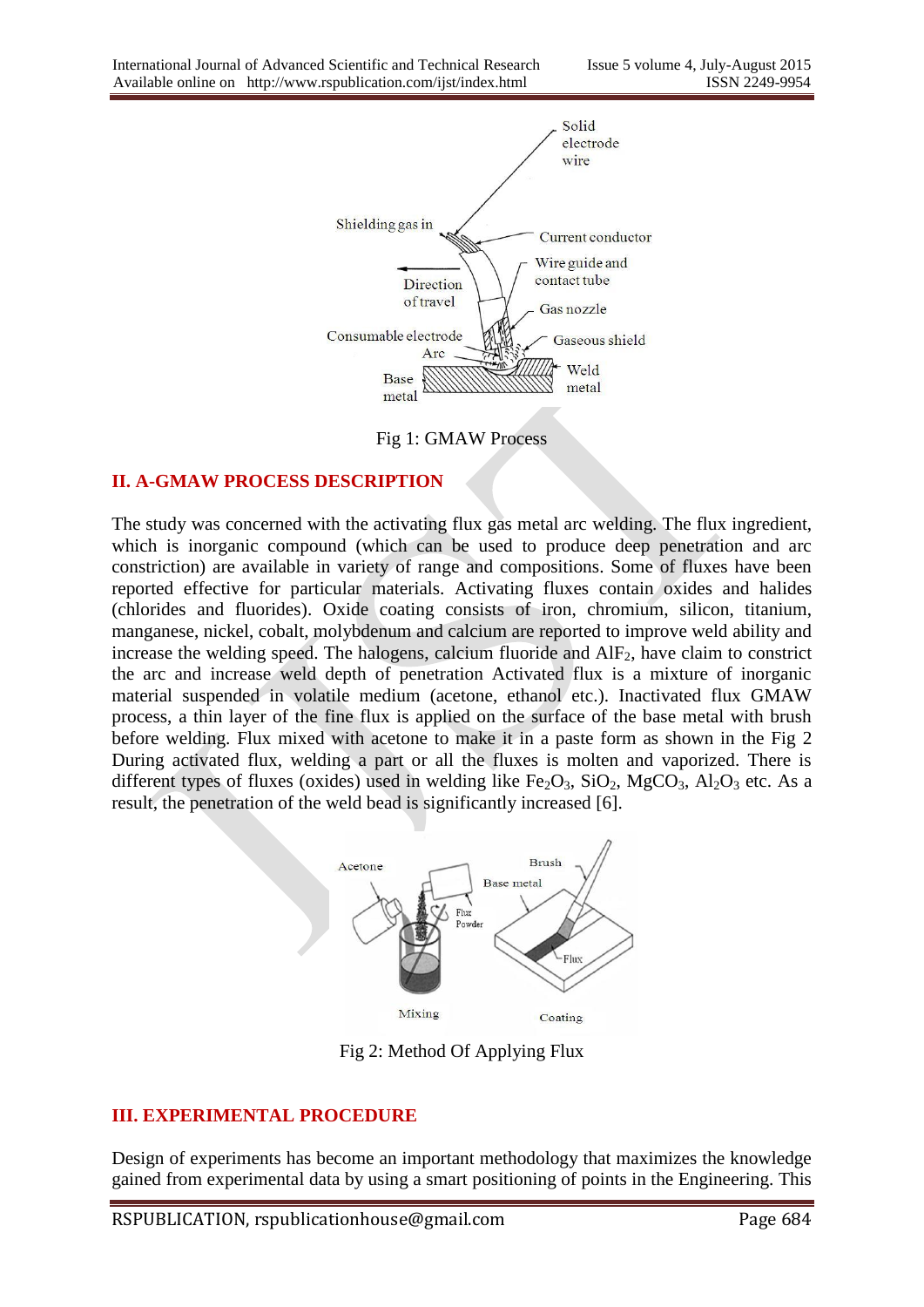methodology provides a strong tool to design and analyze experiments; it eliminates redundant observations and reduces the time and resources to make experiments. The design of experiment based on

- - $\triangleright$  Factorial design
	- $\triangleright$  Taguchi method
	- Response surface method

Chemical Composition of SS 304 are shown in Table 1.

|            | Table 1. Chemical Composition of BBJ0+  |         |     |     |       |       |                                                           |        |       |  |
|------------|-----------------------------------------|---------|-----|-----|-------|-------|-----------------------------------------------------------|--------|-------|--|
| <b>USN</b> | $\mid$ ASTM $\mid$ C% $\mid$ Mn% $\mid$ |         |     | Si% | $S\%$ | $P\%$ | Cr%                                                       | $Ni\%$ | $N\%$ |  |
| S30400     | 304                                     | $+0.07$ | 2.0 |     |       |       | $0.75$   $0.03$   $0.045$   $17.5$ -19.5   8.0-10.5   0.1 |        |       |  |
|            |                                         | max     | max |     | max   |       |                                                           |        |       |  |

Table 1. Chemical Composition of SS304

As per welding machine capability welding process parameters were selected on ASME SEC-IX.

Table 2. Welding process variables and experimental design levels used

| <b>Variable</b>        | <b>Notation</b> | Unit   | Level $\gamma$ | <b>Level 2</b> | <b>Level 3</b> |
|------------------------|-----------------|--------|----------------|----------------|----------------|
| <b>Welding Current</b> |                 | A      | 240            | 260            | 280            |
| Arc Voltage            |                 |        |                | 28             | 30             |
| <b>Welding Speed</b>   |                 | mm/min | 220            | 240            | 260            |

Taguchi is the one of the Design of Experiment gives orthogonal array without using activated flux given below.

| <b>Experiment.</b> | <b>Welding current</b> | <b>Arc Voltage</b> | <b>Welding Speed</b> |
|--------------------|------------------------|--------------------|----------------------|
| N <sub>0</sub>     | (Amp)                  | (Volt)             | (M/Min)              |
|                    | 240                    | 26                 | 220                  |
| $\overline{2}$     | 240                    | 28                 | 240                  |
|                    | 240                    | 30                 | 260                  |
| $\overline{4}$     | 260                    | 26                 | 240                  |
| 5                  | 260                    | 28                 | 260                  |
| 6                  | 260                    | 30                 | 220                  |
| 7                  | 280                    | 26                 | 260                  |
| 8                  | 280                    | 28                 | 220                  |
| 9                  | 280                    | 30                 | 240                  |

Table 3. Taguchi L<sub>9</sub> Orthogonal array for experimental runs without activated flux

For improving penetration activated flux is the best way to increase depth-to-width ratio of welding joint which will gives lesser cost of the weld joint. Ultimately reduce the number of passes of welding joint. With the help of  $MgCO<sub>3</sub>$  on base material was been used for improve penetration. With the help of  $TiO<sub>2</sub>$  on base material was been used for improve penetration before comesement of welding.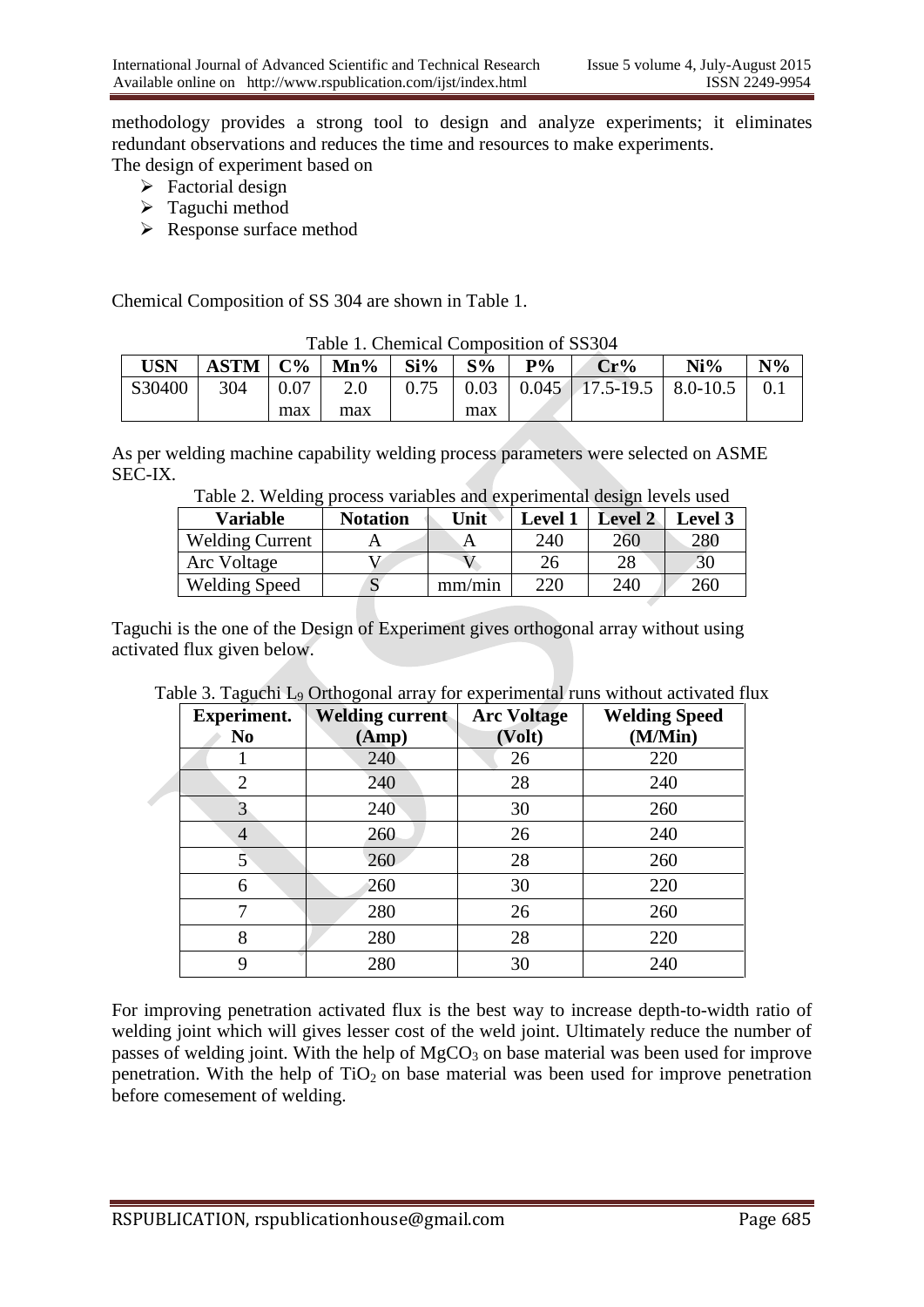| <b>Experiment No.</b> | Welding<br>current (Amp) | <b>Arc Voltage</b><br>(Volt) | <b>Welding Speed</b><br>(M/Min) |
|-----------------------|--------------------------|------------------------------|---------------------------------|
|                       | 240                      | 26                           | 220                             |
| $\overline{2}$        | 240                      | 28                           | 240                             |
| 3                     | 240                      | 30                           | 260                             |
|                       | 260                      | 26                           | 240                             |
| 5                     | 260                      | 28                           | 260                             |
| 6                     | 260                      | 30                           | 220                             |
|                       | 280                      | 26                           | 260                             |
| 8                     | 280                      | 28                           | 220                             |
|                       | 280                      | 30                           | 240                             |

|  |  | Table 4. Taguchi L <sub>9</sub> Orthogonal Array for Experimental runs with $MgCO3$ and TiO <sub>2</sub> |  |
|--|--|----------------------------------------------------------------------------------------------------------|--|
|  |  |                                                                                                          |  |

#### **IV. RESULT AND ANALYSIS**

After performing analysis of different part of welding joint with various parameters such as welding current, arc voltage and welding speed with and without activated flux in orthogonal array  $(L_9)$  and finding out best way to improve penetration of welding joint. Activated flux  $(MgCO<sub>3</sub>, TiO<sub>2</sub>)$  were investigated based on variability depend on welding machine range.

| <b>Experiment</b><br>N <sub>0</sub> | <b>Without</b><br><b>Activated Flux</b> |             |                 | With $MgCO3$ | With $TiO2$     |             |
|-------------------------------------|-----------------------------------------|-------------|-----------------|--------------|-----------------|-------------|
|                                     | <b>SN Ratio</b>                         | <b>Mean</b> | <b>SN Ratio</b> | <b>Mean</b>  | <b>SN Ratio</b> | <b>Mean</b> |
|                                     | 9.8942                                  | 3.124       | 12.9828         | 4.458        | 13.9620         | 4.990       |
| $\overline{2}$                      | 10.2243                                 | 3.245       | 12.8631         | 4.397        | 11.4109         | 3.720       |
| 3                                   | 10.4332                                 | 3.324       | 4.445           | 12.9574      | 13.0643         | 4.500       |
| $\overline{4}$                      | 10.4619                                 | 3.335       | 4.582           | 13.2211      | 12.1061         | 4.030       |
| 5                                   | 10.9948                                 | 3.546       | 4.825           | 13.6699      | 13.3304         | 4.640       |
| 6                                   | 10.7715                                 | 3.450       | 4.475           | 13.0159      | 11.9977         | 3.980       |
| 7                                   | 10.7815                                 | 3.442       | 4.805           | 13.6339      | 12.7498         | 4.340       |
| 8                                   | 10.7614                                 | 3.452       | 4.520           | 13.1028      | 12.1491         | 4.050       |
| 9                                   | 10.4332                                 | 3.421       | 4.487           | 13.0391      | 10.8814         | 3.500       |

Table 5. Results of S/N ratio for penetration of without activated flux

Minitab offers four types of designed experiments: factorial, response surface, mixture, and Taguchi (robust). The step follow in Minitab to create, analyze, and graph an experimental design are similar for all design types. After conducting the analysis and entering the results, Minitab provides several analytical and graphing tools to help understand the results.

Below graphs indicated SN ratio and Mean value of without using activated flux and with  $TiO<sub>2</sub>$ , MgCO<sub>3</sub> are given below.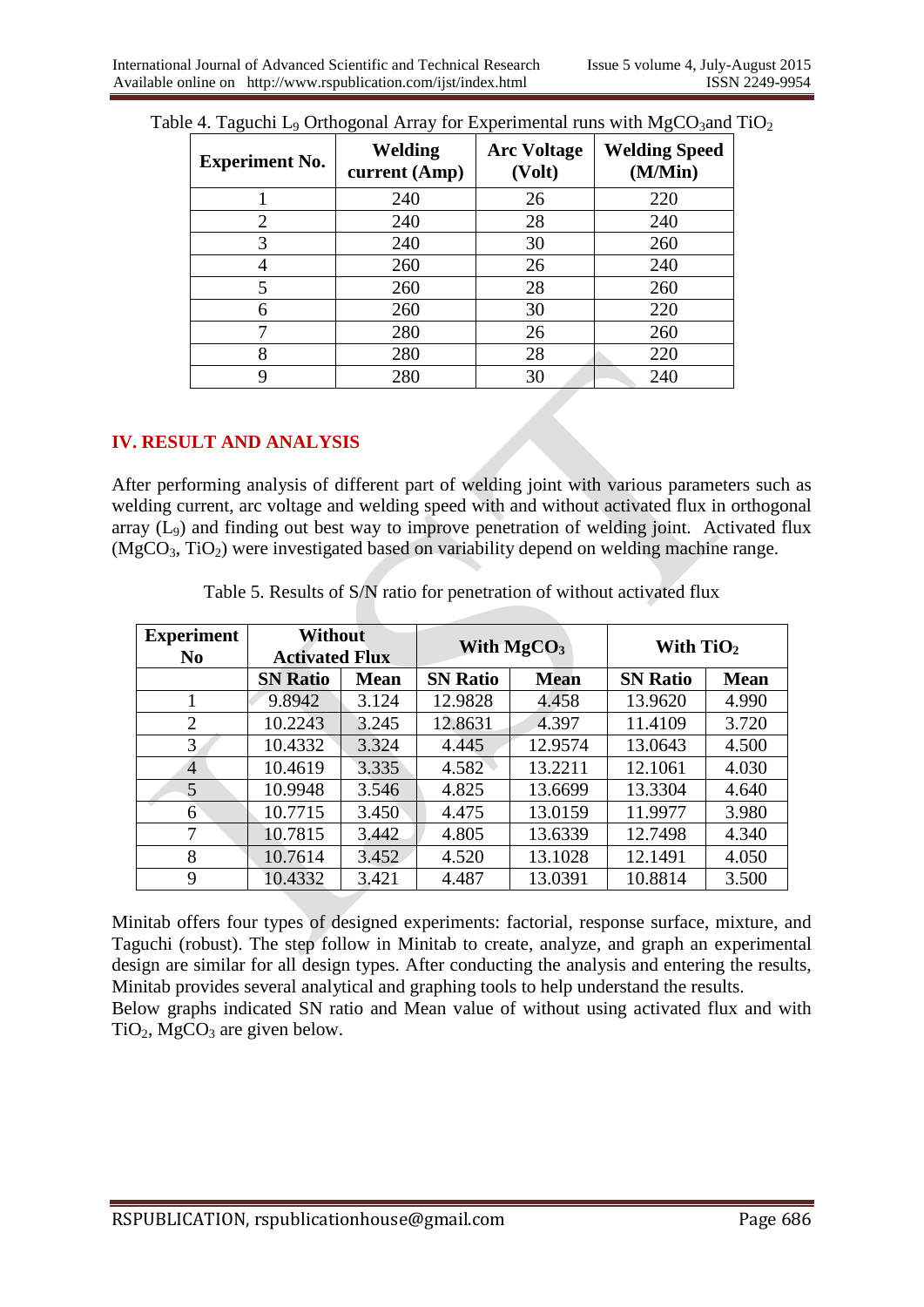

Fig 3: Main effects plot for SN ratios of Penetration of without activated flux



Fig 4: Main effects plot for SN ratios of penetration of with  $MgCO<sub>3</sub>$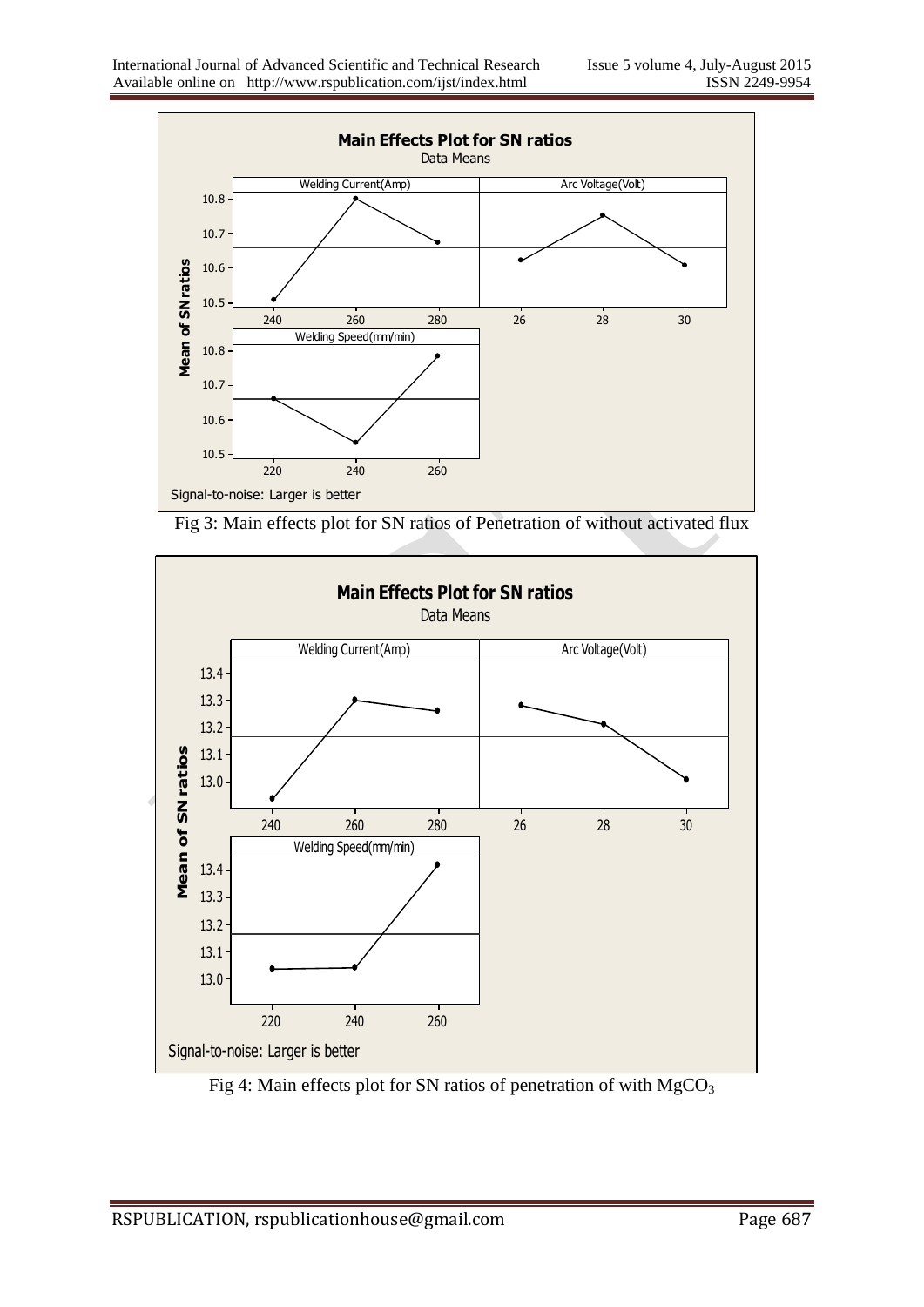

Fig 5: Main effects plot for SN ratios of Penetration with  $TiO<sub>2</sub>$ 

ANOVA gives parentage contribution of each process parameters on out put value. Result of penetration without activated flux are given in Table 6 which gives most affected parameter.

| <b>Notation</b> | <b>Sources</b><br>of<br>variation | <b>DOF</b>     | Sum of<br>squares | <b>Variance</b><br>(mean<br>Square) | <b>Variance</b><br>ratio F | Percentage<br>contribution |
|-----------------|-----------------------------------|----------------|-------------------|-------------------------------------|----------------------------|----------------------------|
| C               | Factor A                          | $\mathcal{D}$  | 0.01832           | 0.00916                             | 7.328                      | 44.229                     |
| A               | Factor B                          | $\overline{2}$ | 0.00603           | 0.003015                            | 2.412                      | 14.558                     |
| S               | Factor C                          | $\mathcal{D}$  | 0.01456           | 0.00728                             | 5.824                      | 35.155                     |
| Error           | Error E                           | $\overline{2}$ | 0.00251           | 0.00125                             |                            | 6.0598                     |
|                 | Total                             | 8              | 0.041426          |                                     |                            | 100                        |

Table 6. Results of ANOVA for penetration without activated flux

Table 6 shows the percentage contribution of individual parameters on Penetration. The percentage contribution of Welding Current is 44.22 %, Arc Voltage is 14.55% and Welding Speed is 35.15 % parametric analysis is carried out for the quality of the sample. i.e. Penetration.

Table 7. Results of ANOVA for penetration

| <b>Notation</b> | <b>DOF</b> | Sum of<br>squares S | <b>Variance</b><br>(mean<br>Square) | <b>Variance</b><br>ratio F | <b>Percentage</b><br>contribution | <b>DOF</b> |
|-----------------|------------|---------------------|-------------------------------------|----------------------------|-----------------------------------|------------|
| C               |            | 0.06730             | 0.03365                             | 8.04446                    | 34.5376                           |            |
| A               |            | 0.03497             | 0.017485                            | 4.1800                     | 17.9456                           |            |
| S               |            | 0.08423             | 0.042115                            | 10.06813                   | 43.2245                           |            |
| Error           | $\gamma$   | 0.008366            | 0.004183                            |                            | 4.2932                            |            |
|                 |            | 0.194866            |                                     |                            | 100                               |            |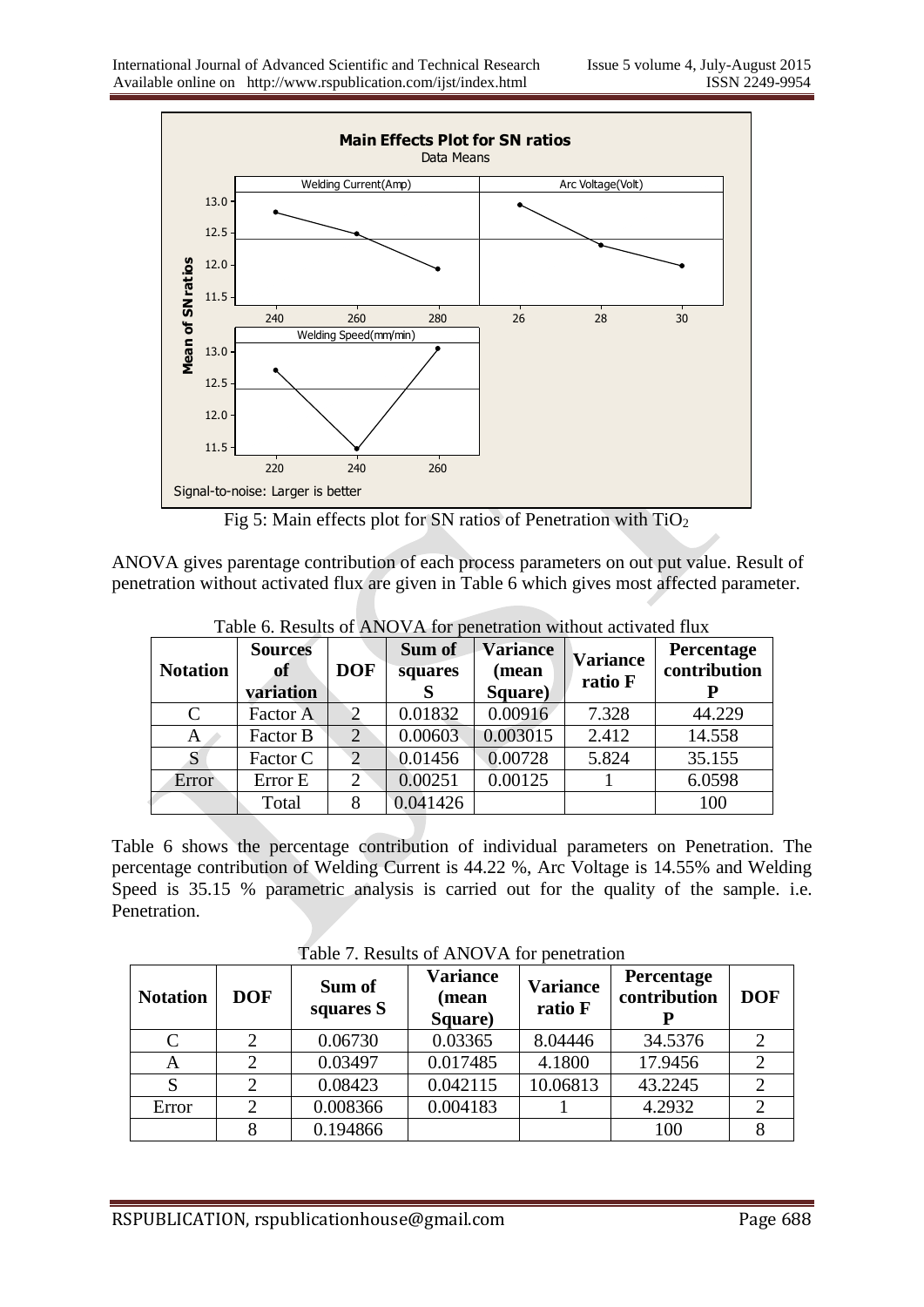Table 7 shows the percentage contribution of individual parameters on Penetration. The percentage contribution of Welding Current is 34.5376 %, Arc Voltage is 17.9456 % and Welding Speed is 43.2245 % parametric analysis is carried out for the quality of the sample. i.e. Penetration.

| <b>Notation</b> | <b>DOF</b>                  | Sum of<br>squares | <b>Variance</b><br>(mean<br>Square) | <b>Variance</b><br>ratio F | <b>Percentage</b><br>contribution P | <b>DOF</b> |
|-----------------|-----------------------------|-------------------|-------------------------------------|----------------------------|-------------------------------------|------------|
| C               |                             | 0.29345633        | 0.146728                            | 1.488207                   | 16.7955                             |            |
| A               | 2                           | 0.332423          | 0.1662115                           | 1.68582101                 | 19.02579                            |            |
|                 | $\mathcal{D}_{\mathcal{A}}$ | 0.924156          | 0.462078                            | 4.686684                   | 52.8928                             |            |
| Error           | 2                           | 0.19718767        | 0.0985938                           |                            | 11.28577                            |            |
|                 |                             | 1.747223          |                                     |                            | 100                                 |            |

Table 8. Results of ANOVA for penetration without activated flux

Table 8 shows the percentage contribution of individual parameters on Penetration. The percentage contribution of Welding Current is 16.7955 %, Arc Voltage is 19.02579 % and Welding Speed is 52.8928 % parametric analysis is carried out for the quality of the sample. i.e. Penetration.

# **V. CONCLUSION**

- The work presented in this thesis has focused on optimization of process parameter of a GMAW process with most emphasis on finding optimal welding parameter for Penetration using Activated Flux.
- One of the aim of this research was to find out the Penetration of the weld joint, and also the find out which parameter is most effective on tensile strength of the weld joint using Activated flux.
- The experiment was carried out by three processing parameter And with and without Activated Flux that the Welding Current, Arc Voltage and Welding Speed the study presented that the Welding Current, Arc Voltage and Welding Speed this three parameter are affecting the Penetration of the weld joint of gas metal arc welding process.
- After the welding with using Activated Flux it was investigated that  $MgCO<sub>3</sub>$  play a noticeable effect on Penetration and also it was passed tests like Macro Test, DP, X-Ray Test, Tensile Test, Impact test.
- By ANOVA analysis conclude that our optimum set parameters Welding Current, Arc Voltage, Welding Speed and Activated Flux is 260 Amp, 28 Volt, 260 mm/min with MgCO<sub>3</sub> Activated Flux gives lesser errors.

#### **REFERENCE**

[1] Paulo J. Modenesi, Eustaquio R. Apolinario, Iaci M. Pereira,"*TIG welding with single component fluxes*" Journal of Materials Processing Technology 99 (2000) 260-265.

[2] D. S. Howse, W. Lucas-"*An investigation into arc constriction by active fluxes for TIG (A-TIG) welding*", Science and Technology of Welding and Joining, (2000) Vol. 5, No. 3, pp 189-193.

[3] Chai Guo- mimg, Dong Chun-Lin , Zhu Yi-Feng and Zhang Hui, manufacturing technology research institute, China "*Investigation on activated fluxes plasma arc welding of stainless steel*"(2000).